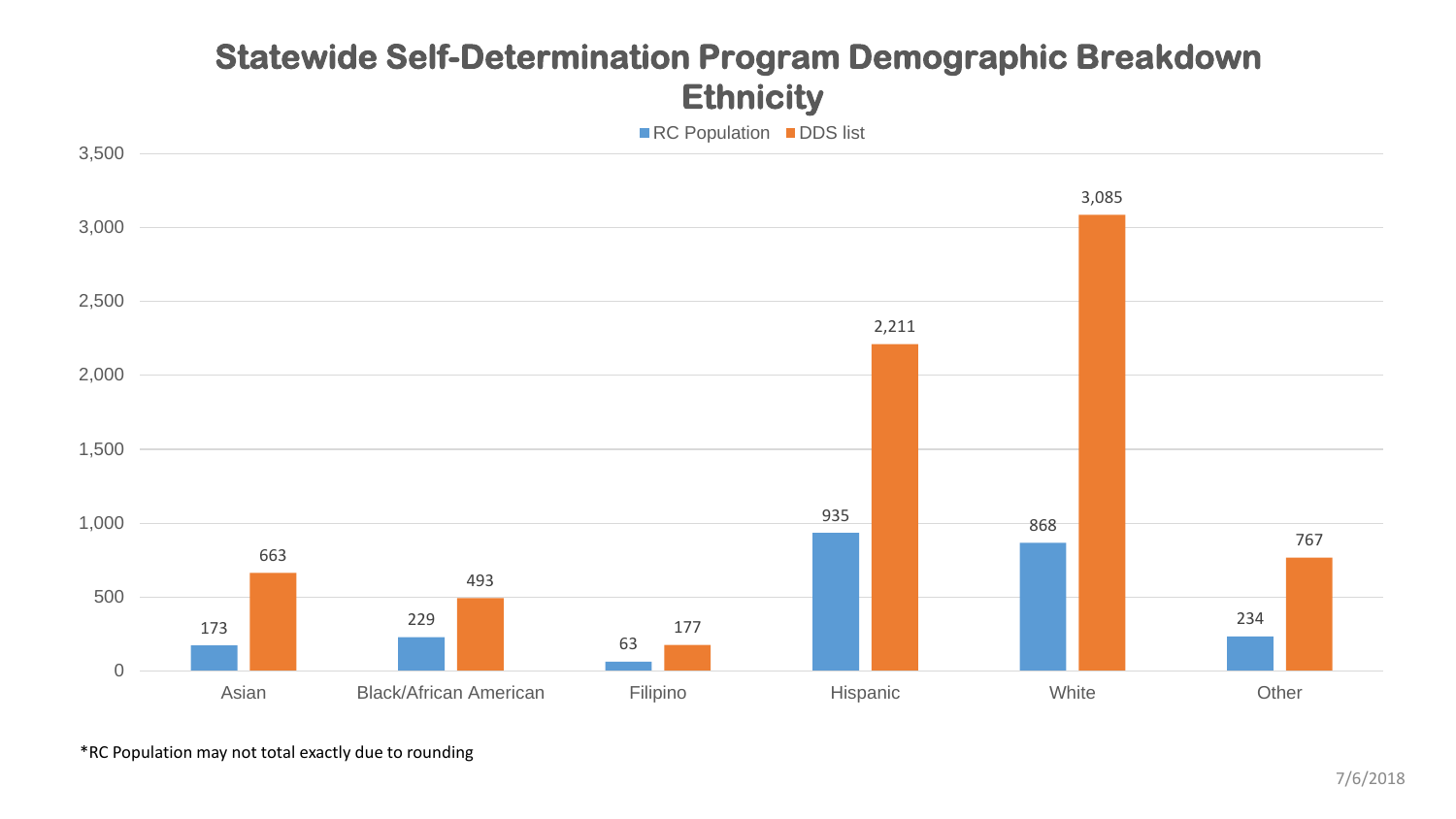### **Statewide Self-Determination Program Demographic Breakdown Ethnicity**

■RC Population ■DDS list



\*RC Population may not total exactly due to rounding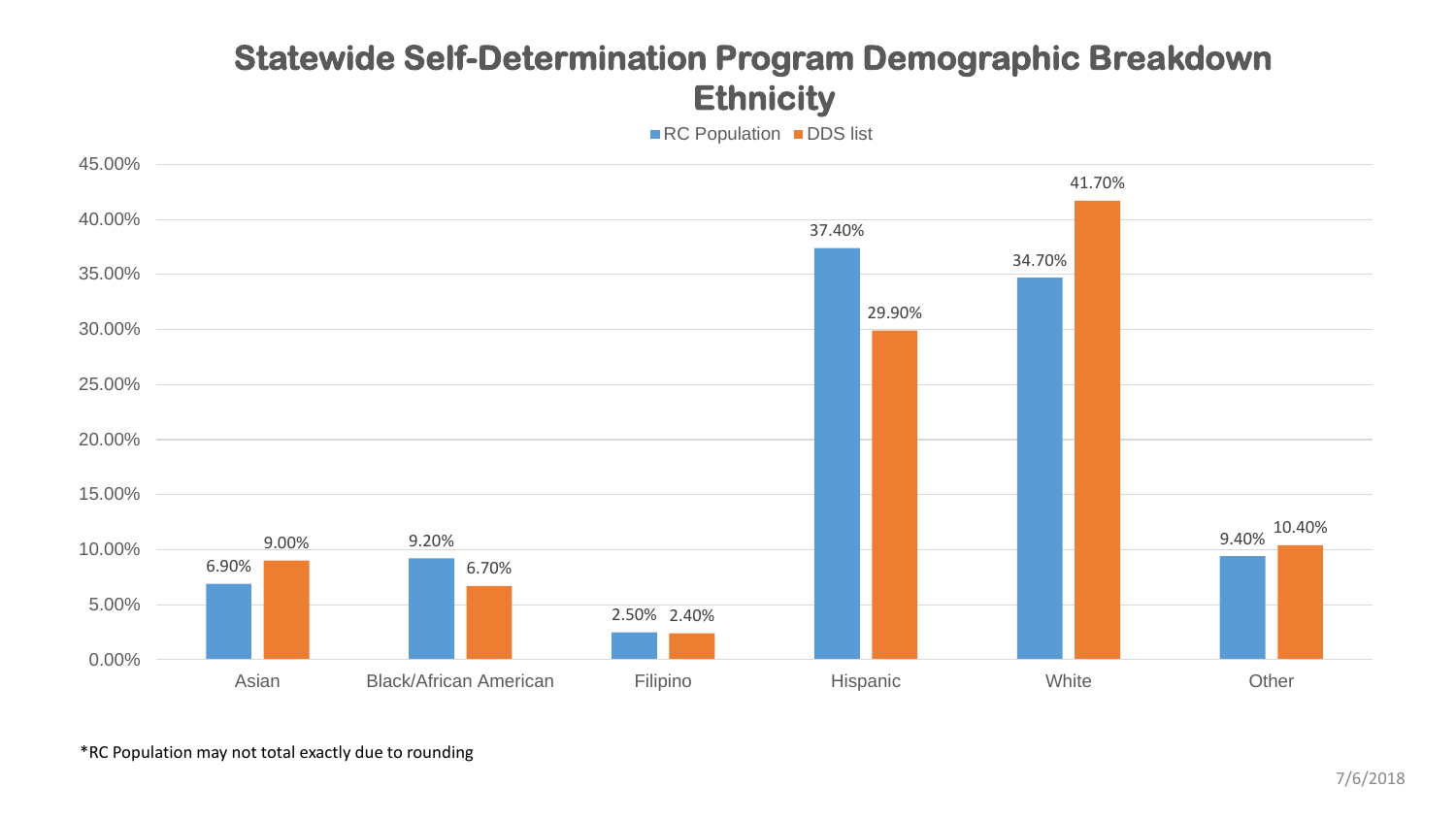# **Statewide Self-Determination Program Demographic Breakdown Disability Type**

■ RC Population ■ DDS list

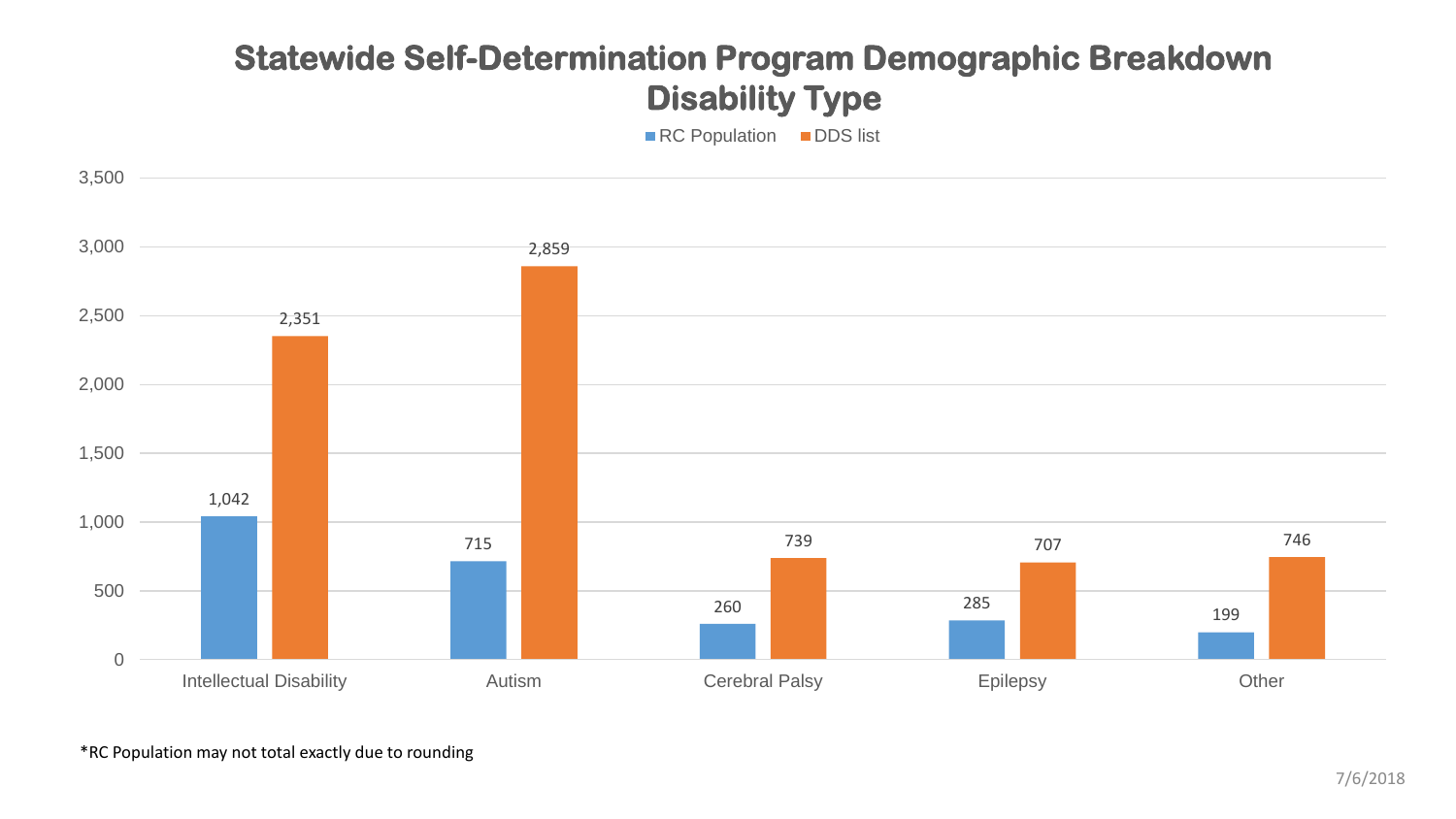# **Statewide Self-Determination Program Demographic Breakdown Disability Type**

■RC Population ■DDS list

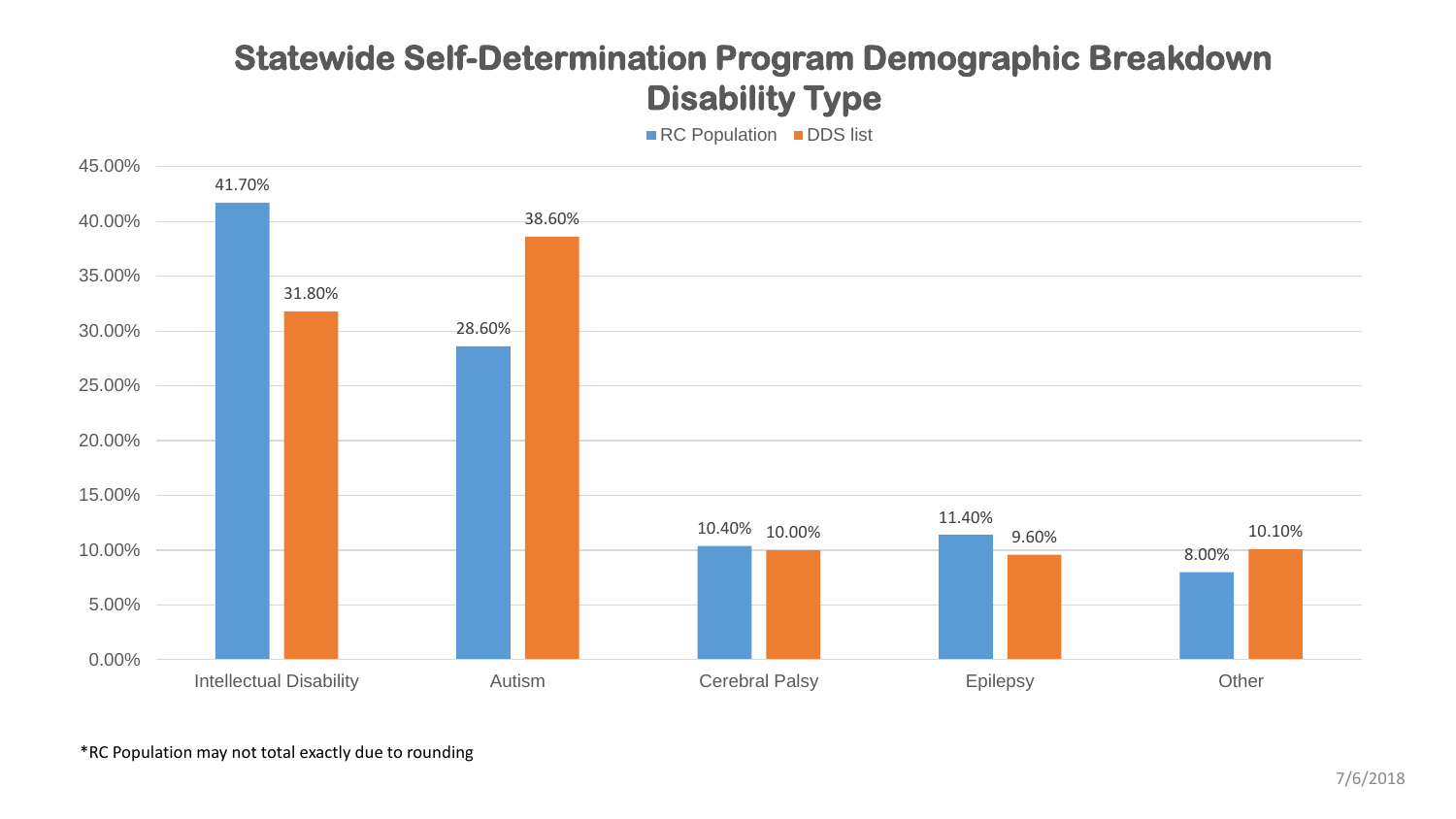### **Statewide Self-Determination Program Demographic Breakdown Gender & Age**

■RC Population ■DDS list